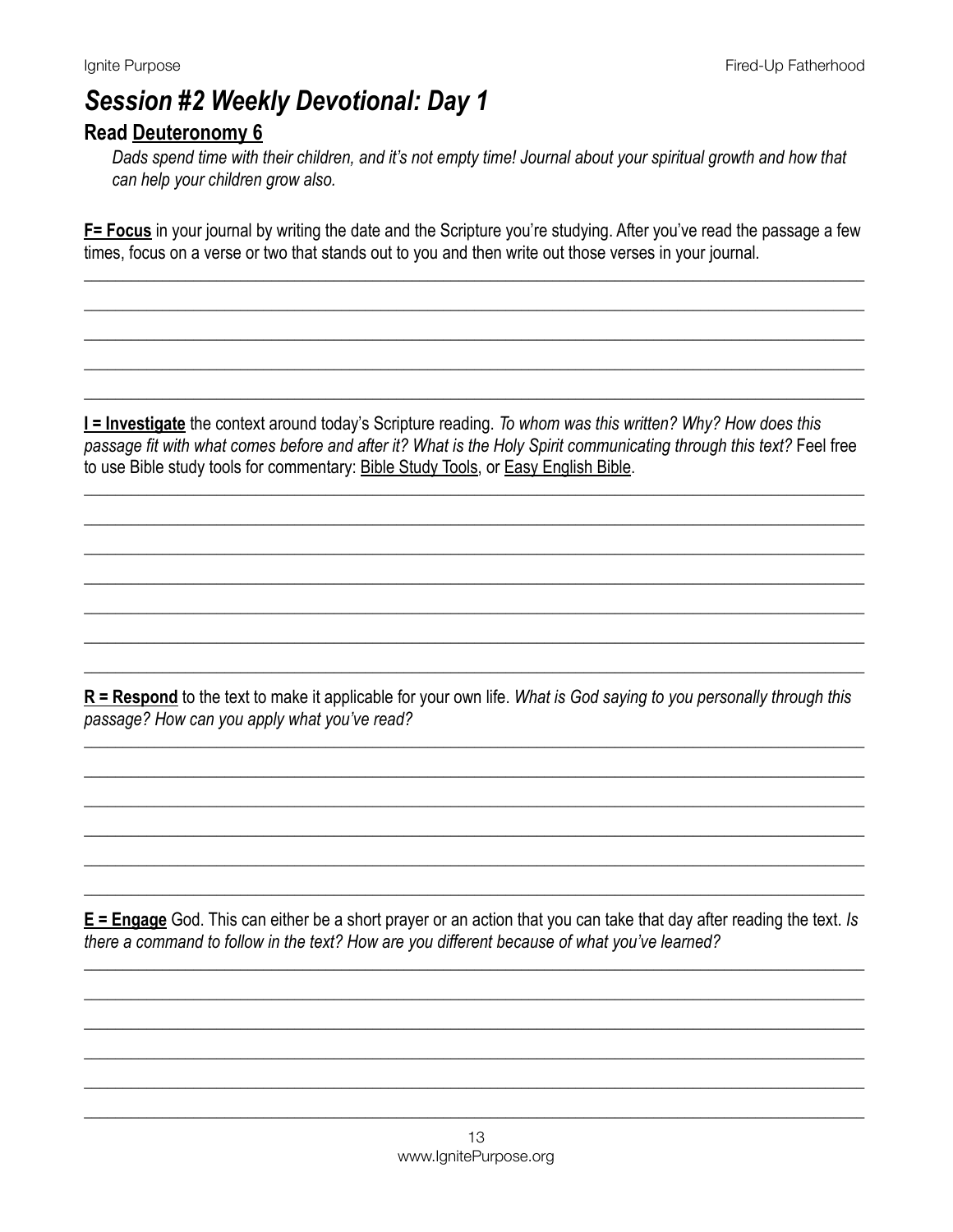### **Session #2 Weekly Devotional: Day 2 Read Colossians 1:1-14**

The Bible makes it clear how truly important it is that we make it a point to grow in the spirit.

F= Focus in your journal by writing the date and the Scripture you're studying. After you've read the passage a few times, focus on a verse or two that stands out to you and then write out those verses in your journal.

I = Investigate the context around today's Scripture reading. To whom was this written? Why? How does this passage fit with what comes before and after it? What is the Holy Spirit communicating through this text? Feel free to use Bible study tools for commentary: Bible Study Tools, or Easy English Bible.

 $R =$ Respond to the text to make it applicable for your own life. What is God saying to you personally through this passage? How can you apply what you've read?

 $E =$  Engage God. This can either be a short prayer or an action that you can take that day after reading the text. Is there a command to follow in the text? How are you different because of what you've learned?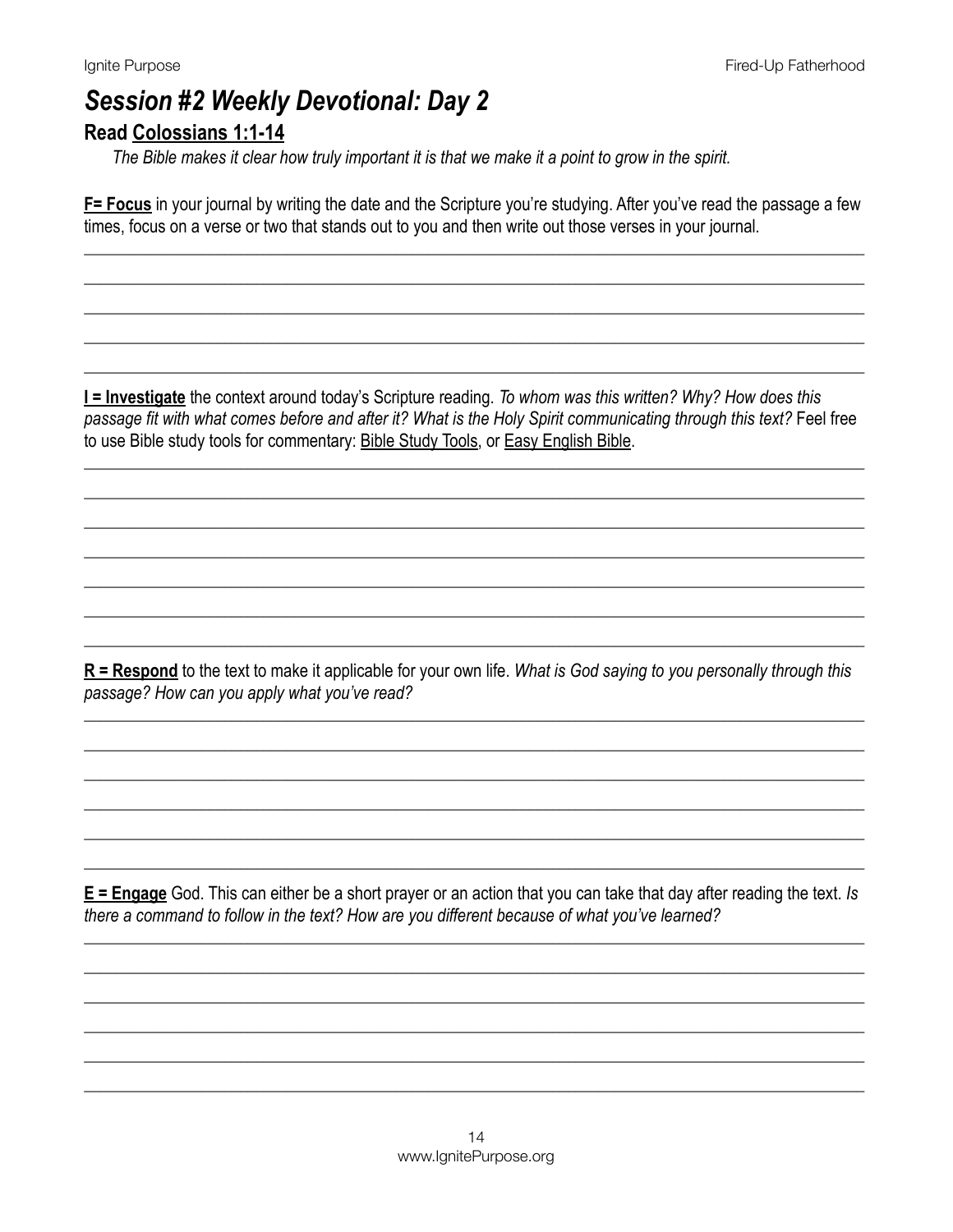## **Session #2 Weekly Devotional: Day 3**

#### Read Ephesians 2:1-10

Spiritual growth brings about God's fruit to all who seek it. As men, we are called to pursue the good work we were created in Christ to do!

F= Focus in your journal by writing the date and the Scripture you're studying. After you've read the passage a few times, focus on a verse or two that stands out to you and then write out those verses in your journal.

I = Investigate the context around today's Scripture reading. To whom was this written? Why? How does this passage fit with what comes before and after it? What is the Holy Spirit communicating through this text? Feel free to use Bible study tools for commentary: Bible Study Tools, or Easy English Bible.

 $R$  = Respond to the text to make it applicable for your own life. What is God saying to you personally through this passage? How can you apply what you've read?

 $E =$  Engage God. This can either be a short prayer or an action that you can take that day after reading the text. Is there a command to follow in the text? How are you different because of what you've learned?